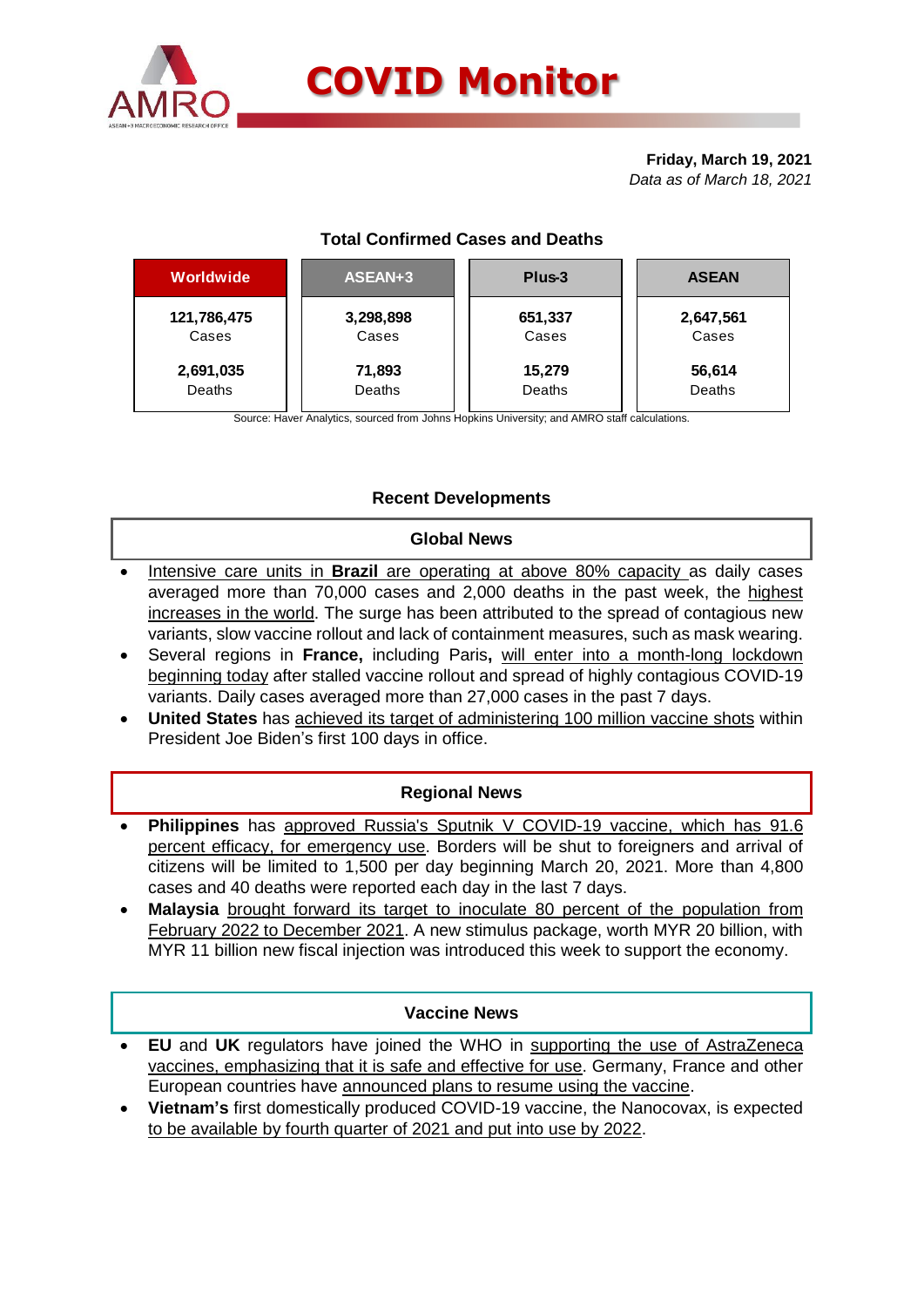| <b>Economy</b>           | <b>Total Cases</b><br>(000) | <b>Cases per</b><br>1M<br><b>Population</b> | New Cases <sup>1</sup> | New Cases <sup>1</sup><br>since $2020^2$ | <b>New Cases</b><br>per 1M<br>Pop. <sup>1</sup> | <b>ANew</b><br>$\text{Case} \text{s}^1$ | Δ% New<br>$\text{Case} \text{s}^1$ | <b>Total</b><br><b>Deaths</b> | <b>New</b><br>Deaths <sup>1</sup> | <b>Fatality</b><br>Rate (%) |
|--------------------------|-----------------------------|---------------------------------------------|------------------------|------------------------------------------|-------------------------------------------------|-----------------------------------------|------------------------------------|-------------------------------|-----------------------------------|-----------------------------|
| Global                   | 121,786                     |                                             | 459,286                | $\overline{\phantom{a}}$                 |                                                 | 47,408                                  | 0.4                                | 2,691,035                     | 8,743                             | 2.2                         |
| ASEAN+3                  | 3,299                       |                                             | 13,772                 | بمسير                                    |                                                 | 1,168                                   | 0.4                                | 71,893                        | 246                               | 2.2                         |
| Plus-3                   | 651                         |                                             | 1,680                  | $\sim$ $\sim$ $\sim$                     |                                                 | 132                                     | 0.3                                | 15,279                        | 46                                | 2.3                         |
| <b>ASEAN</b>             | 2,648                       |                                             | 12,092                 |                                          |                                                 | 1,036                                   | 0.5                                | 56,614                        | 200                               | 2.1                         |
|                          |                             |                                             |                        |                                          |                                                 |                                         |                                    |                               |                                   |                             |
| China                    | 90                          | 64                                          | 8                      |                                          | $\overline{0}$                                  | $-3$                                    | 0.0                                | 4.636                         | $\Omega$                          | 5.1                         |
| Hong Kong, China         | 11                          | 1,487                                       | 29                     | $\lambda$ $\Lambda$ $\sim$               | $\overline{4}$                                  | 15                                      | 0.3                                | 203                           | $\Omega$                          | 1.8                         |
| Japan                    | 452                         | 3,595                                       | 1,205                  |                                          | 10                                              | 116                                     | 0.3                                | 8,750                         | 42                                | 1.9                         |
| Korea                    | 98                          | 1,878                                       | 439                    | $\sim$                                   | 8                                               | 3                                       | 0.5                                | 1,690                         | 4                                 | 1.7                         |
|                          |                             |                                             |                        |                                          |                                                 |                                         |                                    |                               |                                   |                             |
| Indonesia                | 1,444                       | 5,350                                       | 5,733                  |                                          | 21                                              | $-356$                                  | 0.4                                | 39,142                        | 156                               | 2.7                         |
| Malaysia                 | 328                         | 9,887                                       | 1,300                  |                                          | 39                                              | $-331$                                  | 0.4                                | 1,223                         | 3                                 | 0.4                         |
| Philippines              | 641                         | 5,825                                       | 4,848                  |                                          | 44                                              | 1,651                                   | 0.8                                | 12,887                        | 40                                | 2.0                         |
| Singapore                | 60                          | 10,549                                      | 12                     |                                          | $\overline{2}$                                  | 1                                       | 0.0                                | 30                            | $\mathbf 0$                       | 0.0                         |
| Thailand                 | 27                          | 404                                         | 128                    |                                          | $\overline{2}$                                  | 66                                      | 0.5                                | 89                            | 1                                 | 0.3                         |
|                          |                             |                                             |                        |                                          |                                                 |                                         |                                    |                               |                                   |                             |
| <b>Brunei Darussalam</b> | 0.20                        | 450                                         | 2                      | A<br><b>Contract State</b>               | 3                                               | 1                                       | 0.8                                | 3                             | $\Omega$                          | 1.5                         |
| Cambodia                 | 1.58                        | 94                                          | 50                     |                                          | 3                                               | 9                                       | 3.7                                |                               | $\mathbf 0$                       | 0.1                         |
| Lao PDR                  | 0.05                        | $\overline{7}$                              | $\Omega$               |                                          | $\Omega$                                        | $\Omega$                                | 0.3                                | $\Omega$                      | $\Omega$                          | 0.0                         |
| Myanmar                  | 142.21                      | 2,664                                       | 14                     |                                          | $\overline{0}$                                  | $-2$                                    | 0.0                                | 3,204                         | $\mathbf 0$                       | 2.3                         |
| Vietnam                  | 2.57                        | 27                                          | 5                      |                                          | $\Omega$                                        | -1                                      | 0.2                                | 35                            | $\Omega$                          | 1.4                         |
|                          |                             |                                             |                        |                                          |                                                 |                                         |                                    |                               |                                   |                             |
| Australia                | 29                          | 1,124                                       | 12                     |                                          | $\Omega$                                        | $\Omega$                                | 0.0                                | 909                           | $\Omega$                          | 3.1                         |
| Brazil                   | 11,781                      | 55,734                                      | 71,872                 |                                          | 340                                             | 2,731                                   | 0.6                                | 287.499                       | 2,087                             | 2.4                         |
| France                   | 4,153                       | 63,892                                      | 27,064                 | $\overline{a}$                           | 416                                             | 5,271                                   | 0.7                                | 91.148                        | 260                               | 2.2                         |
| Germany                  | 2.639                       | 31,807                                      | 13,247                 |                                          | 160                                             | 4,359                                   | 0.5                                | 74,402                        | 183                               | 2.8                         |
| India                    | 11.514                      | 8,407                                       | 29,355                 |                                          | 21                                              | 10.057                                  | 0.3                                | 159.370                       | 152                               | 1.4                         |
| United Kingdom           | 4,294                       | 63,851                                      | 7,522                  | $\overline{\phantom{a}}$                 | 112                                             | 1,762                                   | 0.2                                | 126,163                       | 142                               | 2.9                         |
| <b>United States</b>     | 29,551                      | 89,265                                      | 54,195                 |                                          | 164                                             | $-20,899$                               | 1.2                                | 537,448                       | 1,279                             | 1.8                         |

#### **ASEAN+3 and Selected Economies: Confirmed COVID-19 Cases and Deaths**

Source: Haver Analytics, sourced from Johns Hopkins University; AMRO staff calculations.

1/ Values show the 7-day average.

2/ Since January 31, 2020.

## **ASEAN+3 and Selected Economies: Total Vaccines Administered**

## **ASEAN+3 and Other Economies: Vaccinations versus Aspired Population Coverage**



#### (Per 100 population) (Percent of population)



Aspired vaccinated percent of population (end-2021)

Source: Haver Analytics, sourced from Our World in Data; and AMRO staff calculations.

Note: Total vaccines administered refer to single vaccination doses only. This does not measure the number of people vaccinated, as two doses are usually required with available vaccines. Data is reported at irregular intervals; numbers show latest available. Brunei Darussalam is scheduled to begin by Q2 2021. The percent of population vaccinated shows total administered doses divided by two to reflect the two-dose regime of most vaccines—it does not necessarily reflect the actual number of fully vaccinated people. "Aspired" figures are taken from published media articles quoting government sources, and refers to either the goal, forecast, or estimates for 2021 (based on published information); these do not include the share of population that will be vaccinated by doses that still being negotiated. Where range estimates are available, the maximum point is used in the figure. Completed targets refer to governments' maximum goals for inoculation, or targets to achieve herd immunity, which typically refer to vaccinating between 60 to 90 percent of the population; if undisclosed by official sources, AMRO estimates (based on the average target speed of vaccination in 2021–22) or estimates by the Economist Intelligence Unit (as of January 23, 2021) are used.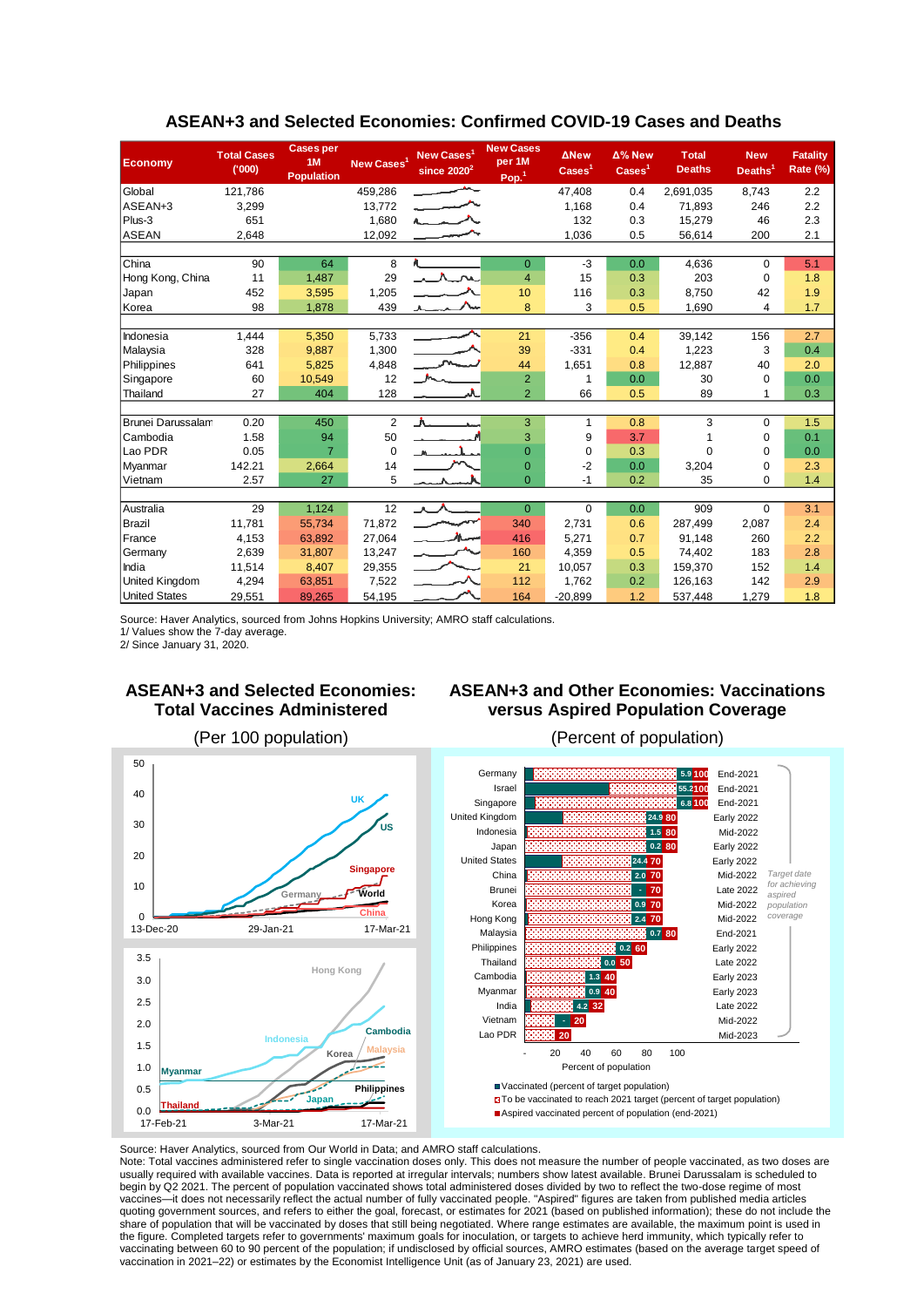

#### **World: Confirmed Cases by Region**

Source: Haver Analytics, sourced from Johns Hopkins University; and AMRO staff calculations.



Source: Haver Analytics, sourced from Johns Hopkins University; and AMRO staff calculations.